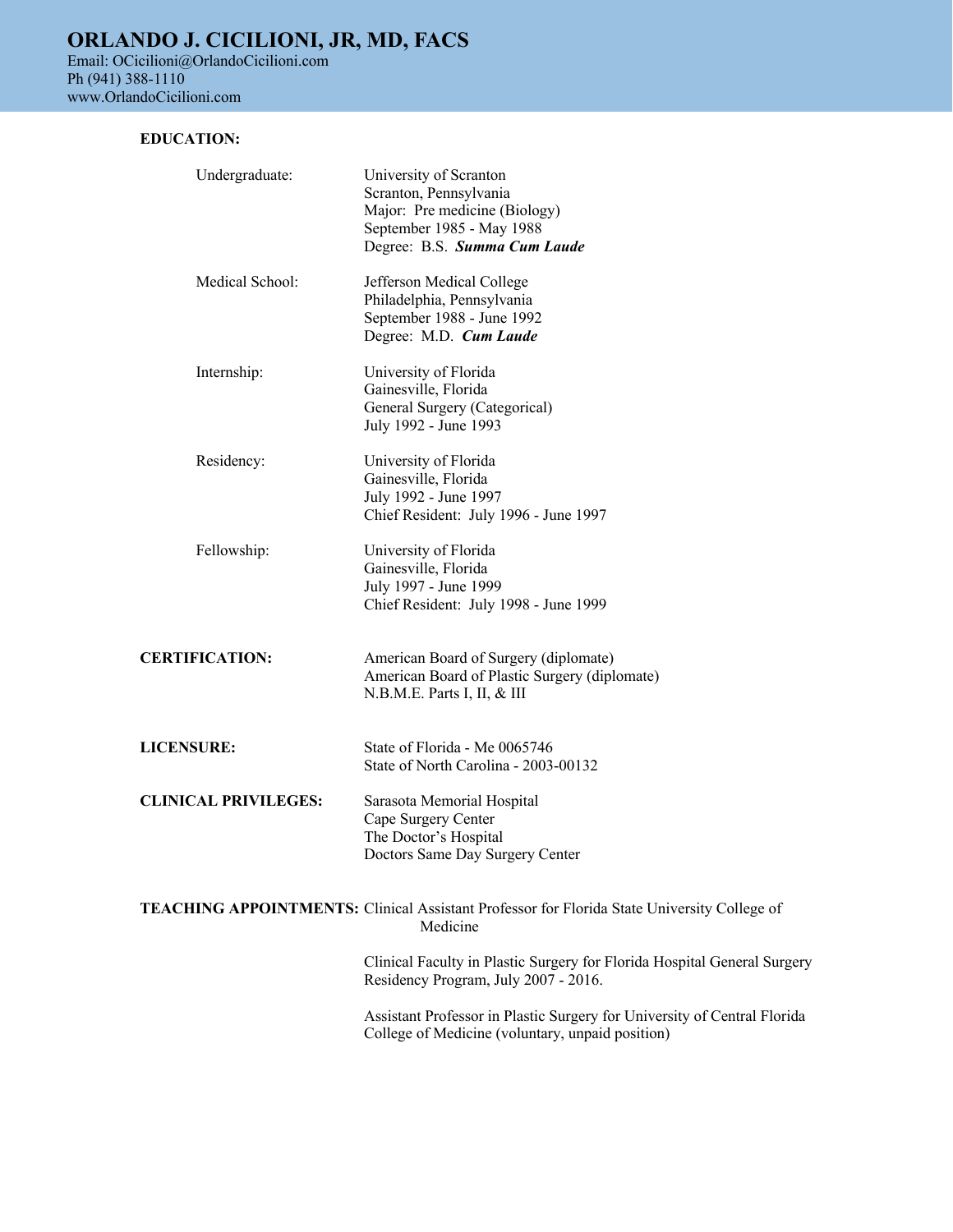| HOSPITAL COMMITTEES: | Chairman of the Department of Plastic and Reconstructive Surgery for<br>Florida Hospital, January 1, 2006 to March 2016 |
|----------------------|-------------------------------------------------------------------------------------------------------------------------|
|                      | Florida Hospital Medical Executive Committee Member,<br>$2006 - March 2016$                                             |
|                      | Florida Hospital Bylaws Committee Member, 2006 – March 2016                                                             |
|                      | Florida Hospital Surgical Service Line Peer Review,<br>Committee Member, 2004 - March 2016                              |
|                      | Chairman of Florida Hospital Department of Plastic<br>Surgery Performance Improvement Committee, 2006-2010              |
|                      | Sarasota Memorial Hospital Surgical Qi Committee, 2019 to present                                                       |
| <b>RESEARCH:</b>     |                                                                                                                         |
| Undergraduate:       | "Prolongation of the IVY Bleeding Time in Renal Failure Patients."<br>Scranton-Temple Research Program                  |

| Medical School:   | "Detection of DNA Double-strand Breaks in Synchronous CHO Cells<br>Using Pulsed Field Gel Electrophoresis." |
|-------------------|-------------------------------------------------------------------------------------------------------------|
|                   | Jefferson Medical College, Dept. of Radiation Biology, 1989                                                 |
|                   | N.I.H. Funded Program                                                                                       |
| Postgraduate:     | "Postoperative Radiation Therapy for Keloids."                                                              |
|                   | University of Florida, Dept. of Plastic Surgery, 1997.                                                      |
|                   | "Lipid Absorption by Silicone Elastomers as a Contributor to the Late                                       |
|                   | Failure of Breast Implants." Univ. of FL, Dept of Plastic Surgery, 1998.                                    |
| Private Practice: | Reconstruction of Complicated Sternal Wounds                                                                |
|                   | Mentor Silicone Gel Breast Implant Adjunct Study                                                            |
|                   | Mentor Silicone Gel Breast Implant Post Approval Study                                                      |

**ABSTRACTS:** C.C. Solarzano, J.W. Kilkenny, O.J.Cicilioni, J.N.Vauthey. Dept. of Surgery, University of Florida College of Medicine, Gainesville and Jacksonville, FL.

> Prospective Evaluation of the Giant Prosthetic Reinforcement of the Visceral Sac (Stoppa Procedure) for Complex Bilateral and Recurrent Inguinal Hernias. *The Society for Surgery of the Alimentary Tract*, 1997 Digestive Disease Week.

#### **POSTER PRESENTATIONS:**

"40 Successful Consecutive Cases of Sternal Wound Reconstruction Using the Synthes Ti Rib-to-Rib Titanium Fixation System," featured at the Southeastern Society of Plastic Surgeons annual meeting in Puerto Rico 2010.

**PUBLICATIONS:** Iliakis, G.E., Cicilioni, O.J., Metzger, L. "Measurement of DNA Double-strand Breaks in CHO Cells at Various Stages of the Cell Cycle Using Pulsed Field Gel Electrophoresis: Calibration by Means of 125 I Decay." Int. J. Radiat. Biol., 1991, Vol. 59, no.2, 343-357 *(National Institute of Health grant funding)*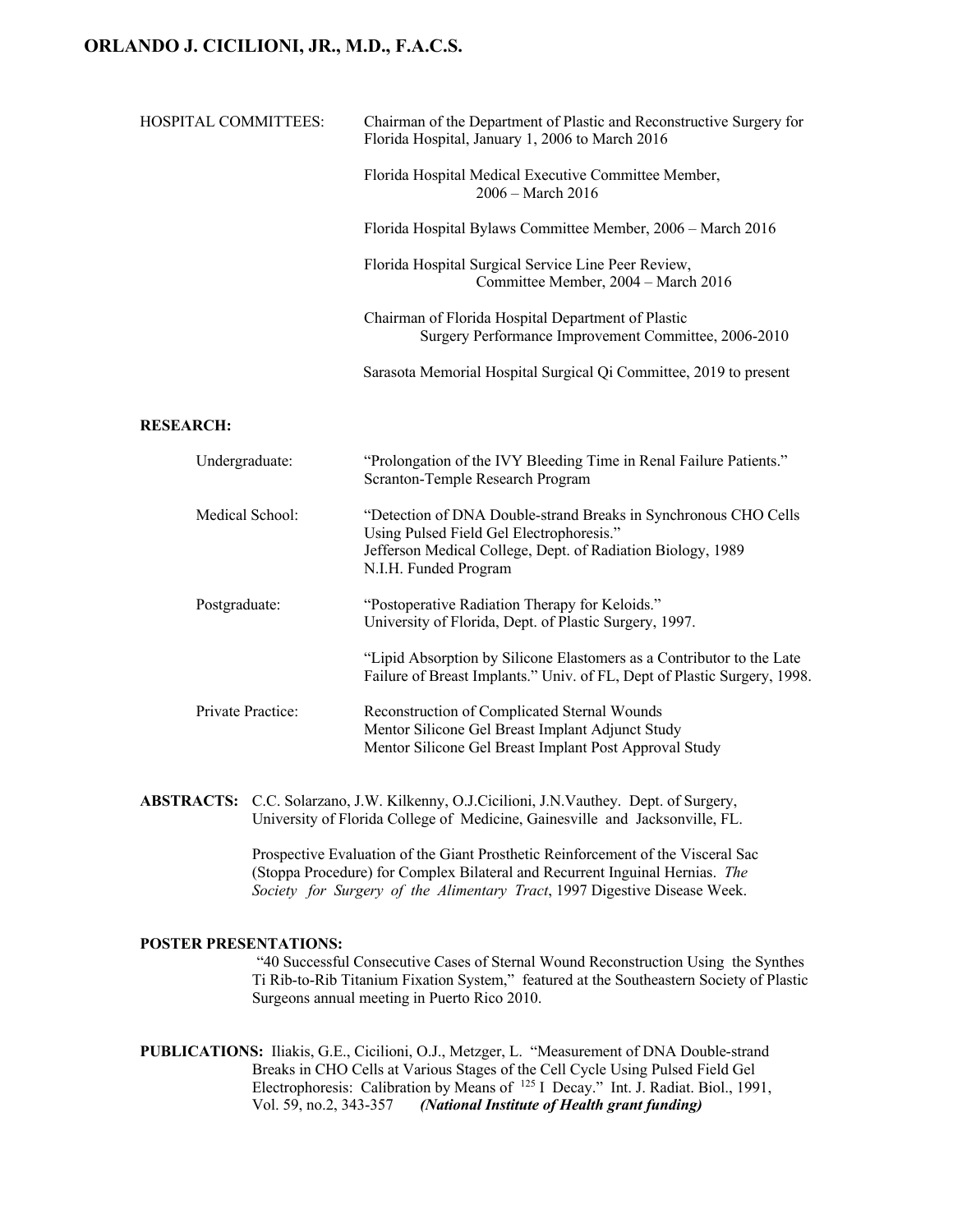Iliakis G.,, Bloecher D., Metzger L., Okayasu R., Pantelias g., Cicilioni O., "Measurement of DNA Double-strand Breaks in Mammalian Cells: Comparison Between Pulsed Field Gel Electrophoresis and Non-unwinding Filter Elution." NATO ASI Series, 1991: H54; PP. 55-69.

Cicilioni, O.J., Steig, F.H., Papanicalaou, G., "Sternal Wound Reconstruction with Transverse Plate Fixation." *Plastic and Reconstructive Surgery*, Vol. 115, No. 5, April 15, 2005, PP. 1297-1303. *(Synthes Corporation grant funding)*

*"*Initial Experience With the Use of Porcine Acellular Dermal Matrix (Strattice) for Abdominal Wall Reinforcement After Transverse Rectus Abdominis Myocutaneous Flap Breast Reconstruction." *Annals of Plastic Surgery*, Orlando Cicilioni, Jr., MD, FACS, Gerson Araujo, MD, Nancy Mimbs, Pa-C,‡ and Matthew D. Cox, BS, MS , 2012 March 68(3):265-90.

"Mycobacterium fortuitum Infection following Reconstructive Breast Surgery: Differentiation from Clasically Described Red breast Syndrome." *Plastic and Reconstructive Surgery GO*, Orlando J. Cicilioni, Jr, MD, VanBrandon Foles, MD, Barry Sieger, MD, Kelly Musselman, RN, Nov 7, 2013

## **INVENTIONS & INNOVATIONS:**

Co-inventor of technique for open reduction and internal Fixation of the sternum in complicated post-sternotomy wounds.

Co-inventor of an FDA approved Synthes Ti Rib to Rib Titanium Sternal Fixation Plating System.

| PRESENTATIONS: | "Lipid Absorption by Silicone Breast Implant Elastomers and its effect on<br>Material Breaking Strength." Plastic Surgery Senior Residents' Confrence,<br>March 1999, Galveston, TX |
|----------------|-------------------------------------------------------------------------------------------------------------------------------------------------------------------------------------|
|                | Surgical Grand Rounds at the University of Florida/Shand's Hospital in<br>Gainesville, FL. "Sternal Wound Reconstruction with Transverse Plate<br>Fixation." January 12, 2005       |
|                | Synthes Corporation Annual Meeting at Palm Beach Desert, California.<br>Sternal Wound Reconstruction with Transverse Plate Fixation." April 11, 2005                                |
|                | Sternal Wound Reconstruction with Transverse Plate Fixation, Florida Hospital<br>Orlando Multidisciplinary Conference, Orlando, FL May 11, 2005                                     |
|                | Sternal Wound Reconstruction with Transverse Plate Fixation, Emory<br>University Grand Rounds Presentation, Atlanta, Georgia. July 12, 2005                                         |
|                | Breast Cancer Reconstruction, Lecture Given to Florida Hospital Breast Cancer<br>Support Group, Altamonte Springs, FL September 13, 2005.                                           |
|                | Traditional vs. New Closure Techniques for Sternal Reconstruction Lecture and<br>Techniques Lab, A.P.A.C.V.S., Chicago, IL., January 28, 2006                                       |
|                | Reconstruction of Complicated Chest Wounds using Synthes Sternal Fixation                                                                                                           |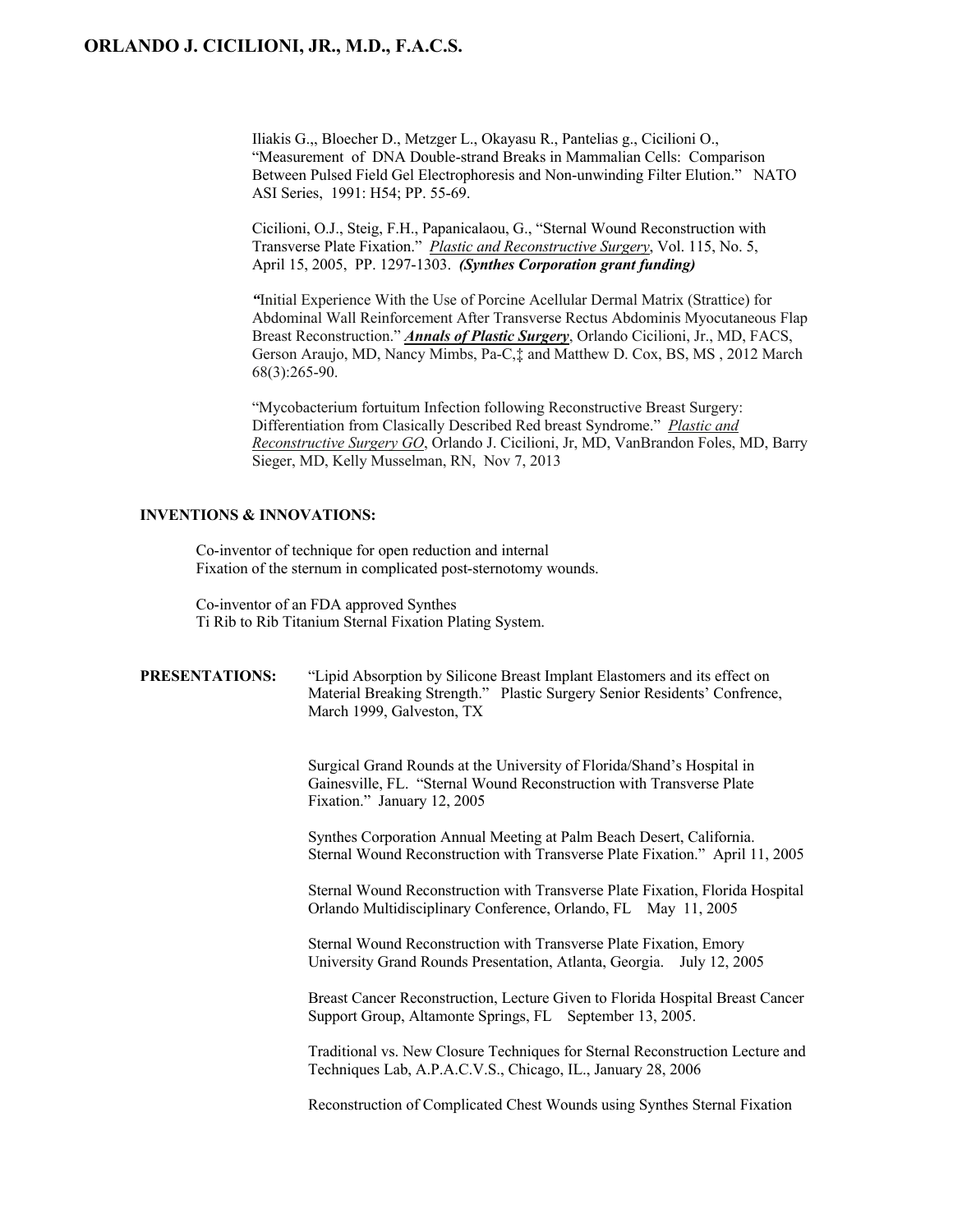Plates, International Users Meeting , September 8, 2006, Stockholm, Sweden.

| "Reconstruction of Complicated Sternal Wounds with Transverse Plate           |
|-------------------------------------------------------------------------------|
| Fixation,", Visiting Professor Grand Rounds Lecture at the University of Utah |
| Medical Center, October 26, 2006.                                             |

"Plate Fixation of the Sternum," Advanced Techniques: Complex Chest & Body Wall Reconstruction Course, University of Texas Southwestern, Course Faculty Member, April 28, 2007.

"History of Titanium Sternal Fixation," Workshop. New Treatment Options in Sternal Complications., Medical University of Vienna, General Hospital, Vienna, Austria. Course Faculty Member and Co-chairman, May 11-12, 2007.

"Sternal Wound Reconstruction using Transverse Plate Fixation." Visiting Professor Grand Rounds Lecture at Jefferson Medical College of Thomas Jefferson University, January 29, 2009.

"Techniques in Breast Reconstruction and Advancements with the Use of Biologic Implants," 2009 UCF Breast Cancer Update, Univeristy of Central Florida Women's Research Center, October 15, 2009.

**PRINT & VIDEO PRODUCTIONS**: 1) Titanium Sternal Fixation System, Technique Guide, Synthes Corporation, assistant editor 2) Synthes Ti Rib to Rib Fixation Video, surgeon/actor, 2004

**RESEARCH GRANTS:** Synthes Corporation Grant for \$4,600.00 to cover costs of research publication For my new technique for reconstruction of infected open heart chest wounds Using titanium reconstruction plates, 2002

> Synthes Corporation Grant for \$26,500.00 to cover costs of research publication For presentation of my newly designed and FDA approved Sternal Fixation Plates for use in reconstruction of post-sternotomy complicated wounds, 2006.

#### **HONORS & AWARDS:**

|                   | <b>Childrens' Medical Services Physician's Recognition Award 2004</b>                                    |
|-------------------|----------------------------------------------------------------------------------------------------------|
| Private Practice: | <b>American Medical Association Physicians Recognition Award 2003</b>                                    |
| Medical School:   | Hobart Amory Hare Honor Medical Society<br>N.I.H. Research Scholarship<br>M.D. degree received Cum Laude |
| Undergraduate:    | Alpha Epsilon Delta Premedical Honor Society<br>Dean's List<br>B.S. degree received Summa Cum Laude      |

### **HONORS & AWARDS:**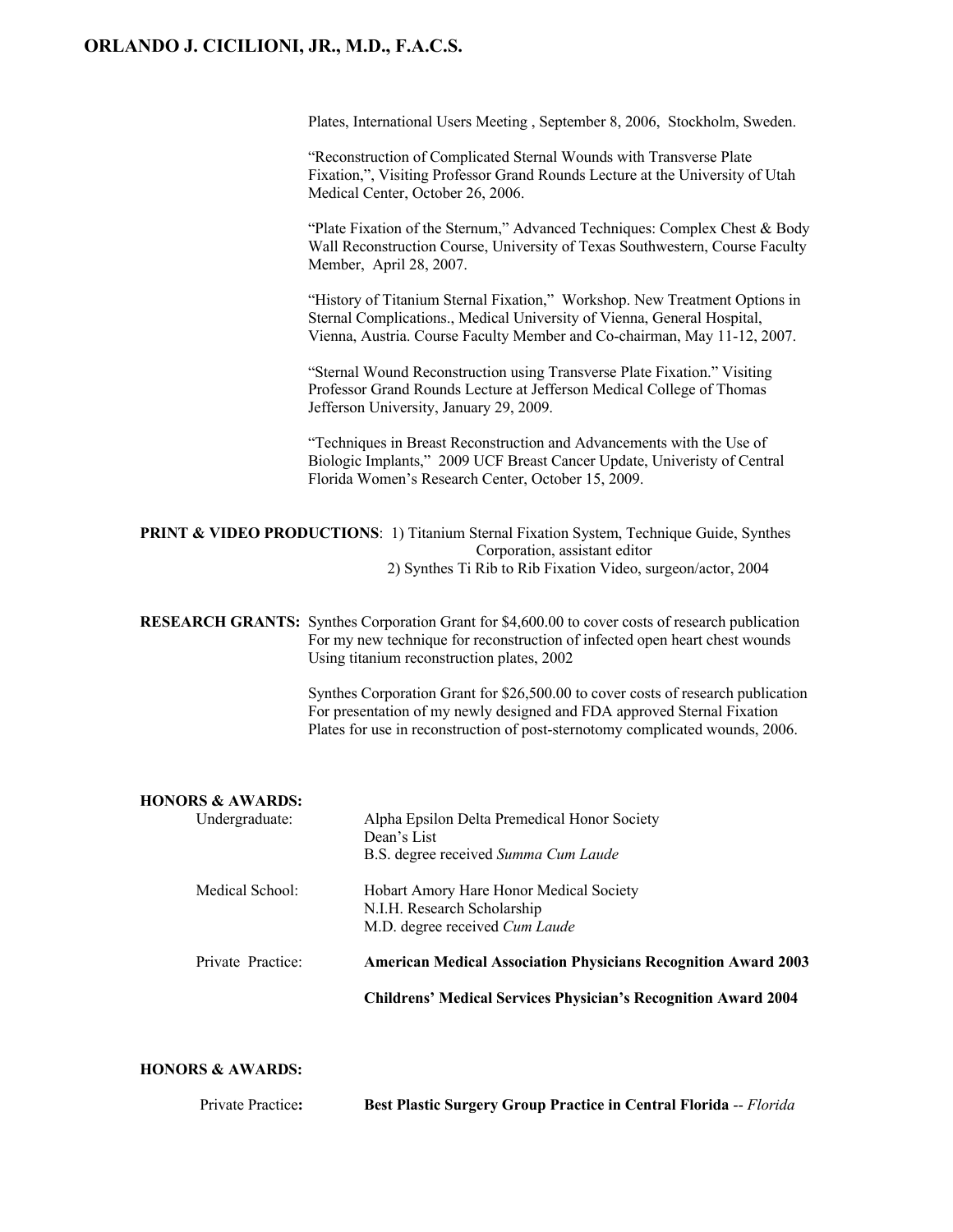|                          | Medical Business News - 2003 & 2004 (while working at<br>Plastic Surgery Specialists, PA. in Winter Park, FL)                                                                                                                                                                                                                                                                                                                                       |
|--------------------------|-----------------------------------------------------------------------------------------------------------------------------------------------------------------------------------------------------------------------------------------------------------------------------------------------------------------------------------------------------------------------------------------------------------------------------------------------------|
|                          | Ranked "One of the Best Cosmetic Surgery Practices" by Orlando<br>Business Journal 2005 and 2006                                                                                                                                                                                                                                                                                                                                                    |
|                          | "Certificate of Appreciation" Award, presented by the Mayor of the<br>city of Merida in Mexico, June 2002, for my participation in an<br>international humanitarian effort for Cleft Lip and Cleft palate<br>surgeries in conjunction with Florida Hospital Shares Foundation                                                                                                                                                                       |
|                          | "Most Distinguished Visitor" Award, presented by the Mayor of<br>Villahermossa in Tabasco, Mexico, June 2004, for organizing an<br>international humanitarian effort for Cleft Lip & Cleft Palate surgeries<br>in conjunction with Florida Hospital Shares Foundation                                                                                                                                                                               |
|                          | Who's Who in America, The Marquis Who's Who Publication Board,<br>2006, inclusion is limited to those individuals who have demonstrated<br>outstanding achievement in their own fields of endeavor and who have,<br>thereby contributed significantly to the betterment of contemporary<br>society                                                                                                                                                  |
| <b>OTHER EXPERIENCE:</b> | Served as the Plastic & Reconstructive Surgeon for Orlando Regional<br>Medical Center Lucerne Hospital's Outpatient Wound Healing Center<br>(August 2000 - August 2001)                                                                                                                                                                                                                                                                             |
|                          | Former Clinical Liaison to Synthes Corporation Sternal Reconstruction<br>Plate Research and Development Division                                                                                                                                                                                                                                                                                                                                    |
|                          | Member of the Allergan NOVO Academy (Special Consultants for the<br>corporation on breast implant usage and development in aesthetic and<br>reconstructive surgery)                                                                                                                                                                                                                                                                                 |
|                          | Organized a Political Campaign Fund Raiser For Rep. Dean Cannon,<br>Florida House of Representatives, Winter Park District, upon request of<br>the Florida Medical Association, 2004<br>Organized, Hosted, & Sponsored a Political Campaign Fund Raiser for<br>Dean Cannon, ESQ, Florida State House of Representatives, District 35<br>In association with the FMA and OCMS at Commerce National Bank,<br>December 13, 2005                        |
| <b>ORGANIZATIONS:</b>    | Fellow of American College of Surgeons<br><b>American Society of Plastic Surgeons</b><br>Florida Society of Plastic Surgeons<br><b>Sarasota County Medical Society</b><br>Central Florida Cleft Lip & Palate Association (Jan '00 to Aug '05)<br>Florida Hospital Shares Foundation, former member and surgical team<br>leader for international humanitarian trips for Cleft Lip and Cleft Palate<br>Surgery yearly in various provinces of Mexico |
| <b>VOLUNTEER WORK:</b>   | Florida Hospital Shares Foundation Cleft Lip and Palate Surgical<br>Mission Trip to Merida, Mexico. Surgeon. June 2002<br>Florida Hospital Shares Foundation Cleft Lip and Palate Surgical                                                                                                                                                                                                                                                          |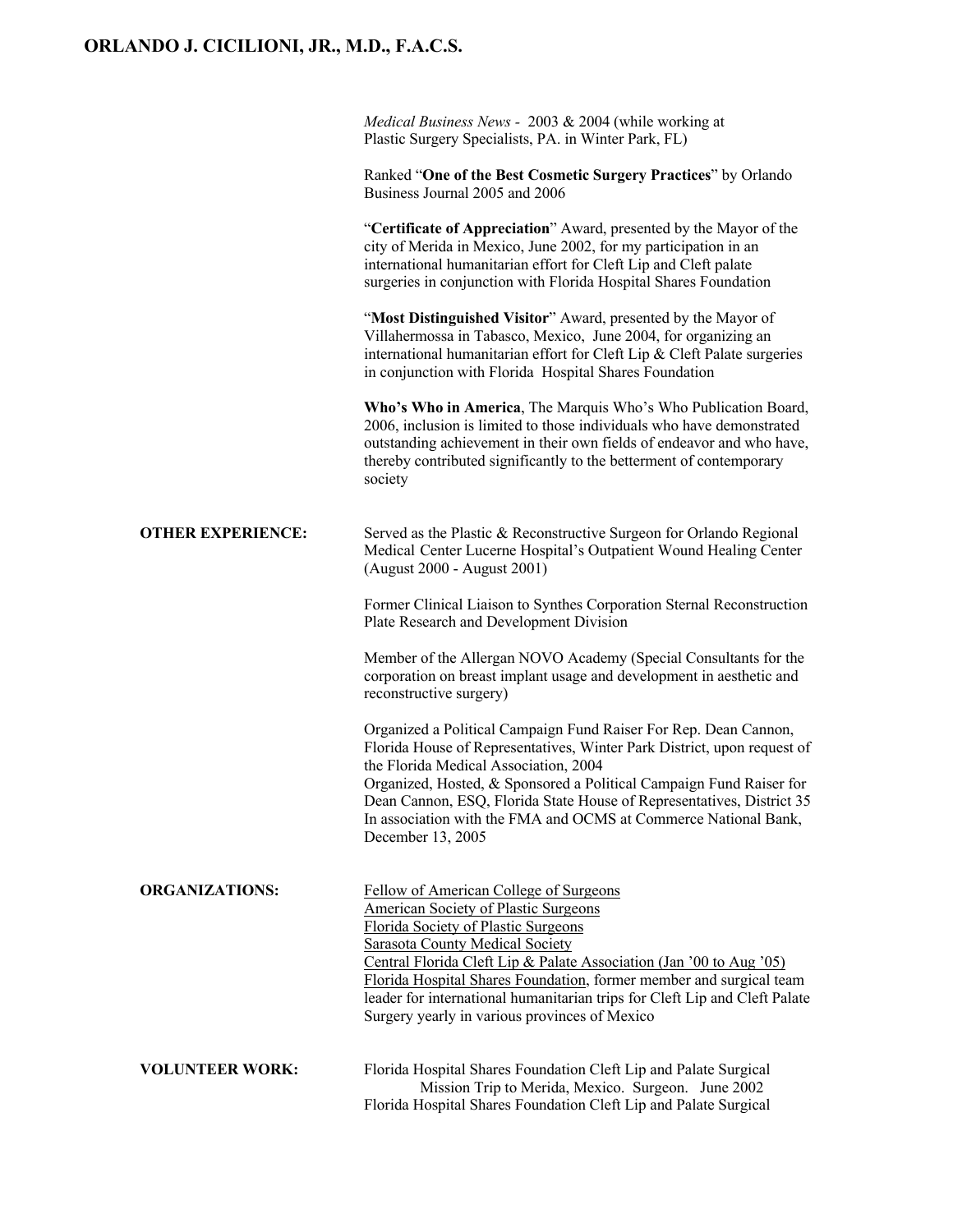Mission Trip to Villahermosa, Mexico. Team Leader and Head Surgeon. June 2004

- Florida Hospital Shares Foundation Cleft Lip and Palate Surgical Mission Trip to Villahermosa, Mexico. Team Leader and Head Surgeon. June 2005
- Florida Hospital Shares Foundation Cleft Lip and Palate Surgical Mission Trip to Tuxtla, Mexico. Team Leader and Head Surgeon. August 2005
- Florida Hospital Shares Foundation Cleft Lip and Palate Surgical Mission Trip to Vera Cruz, Mexico, Team Leader and Head Surgeon, August 5 to August 13, 2006.
- Florida Hospital Shares Foundation Cleft Lip and Palate Surgical Mission Trip to Villahermosa, Mexico, Team leader and Head Surgeon, March 2007.
- Florida Hospital Shares Foundation Cleft Lip and Palate Surgical Mission Trip to Vera Cruz, Mexico, Team Leader and Head Surgeon, June 23 to June 30, 2007.
- Florida Hospital Shares Foundation Cleft Lip and Palate Surgical Mission Trip to Vera Cruz, Mexico, Team Leader and Head Surgeon, March 22 to March 30, 2008.
- Florida Hospital Shares Foundation Cleft Lip and Palate Surgical Mission Trip to Vera Cruz, Mexico, Team Leader and Head Surgeon, August 8 to August 15, 2009.
- Florida Hospital Shares Foundation Cleft Lip and Palate Surgical Mission Trip to Villahermosa, Mexico. Team Leader and Head Surgeon, September 19 to September 26, 2009.
- Florida Hospital Shares Foundation Cleft Lip and Palate Surgical Mission Trip to Vera Cruz, Mexico, Team Leader and Head Surgeon, April 17 to April 24, 2010
- Florida Hospital Shares Foundation Cleft Lip and Palate Surgical Mission Trip to Merida, Mexico, Team Leader and Head Surgeon, April 14 to April 21, 2012

#### **EMPLOYMENT HISTORY AND OFFICE LOCATIONS:**

Plastic Surgery Specialists, PA (group practice/ began as employee and attained full partnership) 851 W. Morse Blvd. Winter Park, FL 32789 Ph (407) 647-4601 July 20, 1999 - July 31, 2004

Orlando Cosmetic Surgery, LLC Orlando J. Cicilioni, Jr., MD, FACS 1000 N. Maitland Avenue, Suite B Maitland, FL 32751 PH (407) 681-3223 August 1, 2004 – September 30, 2010